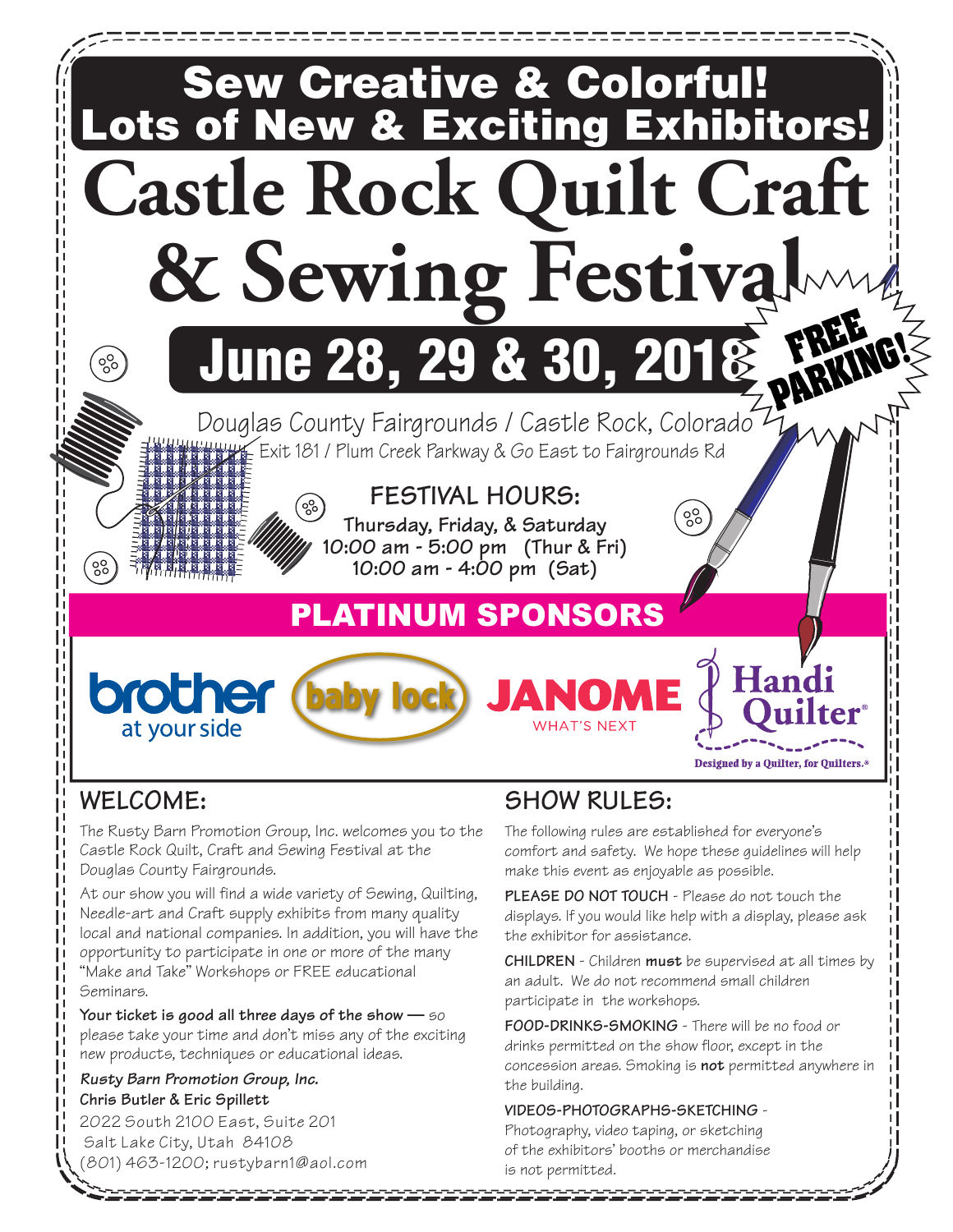# **EXHIBITOR MAKE & TAKE WORKSHOPS:** *Sign up at the exhibitor booth for each workshop*

,,,,,,,,,,,,,,,,,,

#### **ASSORTED FLAVORS TEA TOWEL**

*Sew Wonderful Dreams* Come make a tea towel with the most adorable chick—choose between designer fabrics and pair it with the tea towel of your choice. Learn appliqué and make someone special a gift at the same time! Material cost \$5.00 includes tea towel and appliqué. Other appliqués available also. *Booth #111, \$5.00* 

## **GREETING CARD EMBELLISHMENTS**

*Pocket Change Fabrics* Learn to make beautiful greeting cards from fabric. We have all different fabric designs to choose from, and the markers and colored pencils to design your own personal card. *Booth #815, \$3.00* 

# **PUNCHNEEDLE CHARMING FLOWER BASKET**

*Igolochkoy* Punchneedle embroidery basic hands on class! Learn about what fabrics work best and why and how to stretch them to the proper tensions. Learn how to thread your needle and stitch correctly. This is an hour project and is embellished with a basket charm. Pre-registration required at booth. Limited to 6 students per class.

#### *Booth #A, \$10.00*

#### *WOOL NEEDLE SCISSOR HOLDER*

*Quilts in the Attic* Join us and make a cute wool needle holder! *Booth #213, \$15.00*

# **FREE EXHIBITOR SEMINAR SCHEDULE:**

#### **DESIGNER TIPS & SOME TRICKS TOO!**

*Connie Spurlock (booth #111)*  Finding ways to make each step of your project easier, not only completes the project faster but makes sewing even more fun! Let a pattern designer teach you some easy tips and techniques from quick stitching to perfectly binding on your quilts. This class will help you to be more accomplished in your sewing and give you some fun gift ideas too.

*Classroom #2, 2:00 pm*

#### **EMBELLISH THIS!**

*Paula with RNK (booth #701)* Learn about the great new

designs, software and stabilizers for Hope Yoder created by RNK. *Classroom 1, 12:00 noon*

#### **FIBER WHICH'ERY**

*Nancy Parker (booth #510)* What kind of fiber contents do you have in your fabric stash? Sometimes it's obvious, but what surprises and mysteries does your stash hold? By eliminating what the fabric is not, you can make an educated guess as to what the fabric is. Join us in learning how to use fire, chemicals, and your senses to make the best guess you can!

*Classroom 2, 1:00 pm*

## **FRENCH KNITTING**

*Gail Bird (booth #A)* French knitting, an old technique, but a NEW and improved tool! Make jewelry, ornaments, purse handles, headbands, garlands etc. using many different fibers, beads and charms.

*Classroom #2, 3:00 pm*

## **GET 'ER DONE!**

*Linda Winner (booth #616)* Short on time? Need to sew for friends, family and others? Want to get those creative juices flowing? Well.... get 'er done! Linda will share lots of cutting & sewing techniques that will cut down on time but leave you wanting more! *Classroom #1, 2:00 pm*

*continued*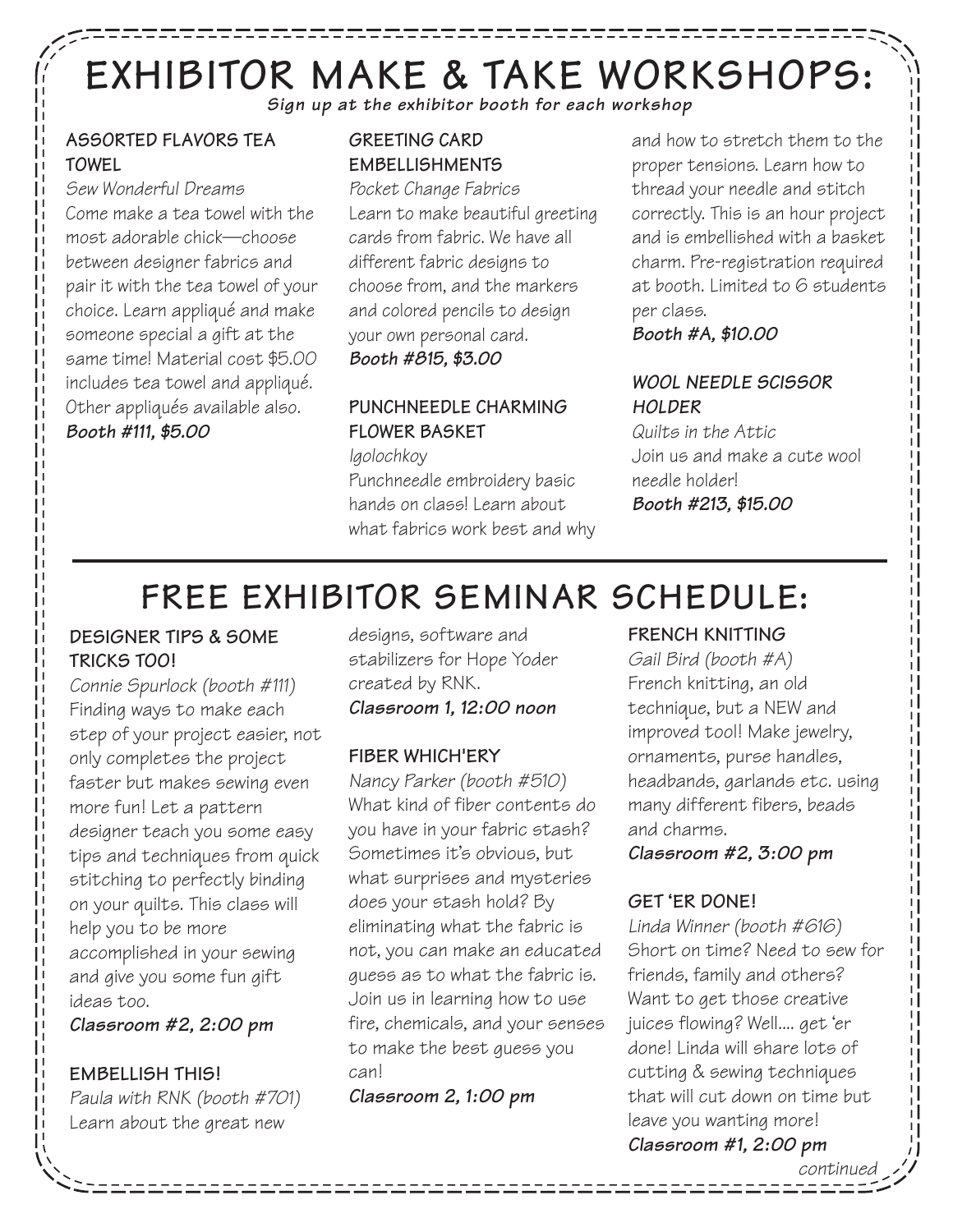# **FREE EXHIBITOR SEMINAR SCHEDULE Cont:**

**"LESS THAN TRADITIONAL" (CLASS ONE / THE BASICS)** *Raylene Salazar (booth #710)* Come and learn the pattern for quick and easy circle quilts! This pattern is easy enough for a new quilter, but fast and fun for all! Make pin cushions to king-size quilts and everything in between. Never be afraid of circles again! With LTT you can get lots of different looks. The possibilities are endless! In addition, we will show you some of our favorite and most useful notions! Everyone is welcome!

*Classroom 1, 11:00 am*

#### **MORE FROM "LESS THAN TRADITIONAL" (CLASS 2 / MOVING ON)**

*Raylene Salazar (booth #710)*  Now that you have seen the basic pattern in Class 1, in this, a continuation of "Less Than Traditional," we will open up a world of possibilities! We

will show you by making a simple block change or slight variarion to the original that you can get the look of many traditional patterns. Learn to use up that stash of fabric you already have! We will also show how easy it is to use "Less Than Traditional" to make beautiful flowers for all seasons. No worries if you missed Class 1—simply come by the booth and we will catch you up.

*Classroom 1, 1:00 pm* 

### **MORE TEN DEGREE RULER PROJECTS!**

*Connie Spurlock (Booth #111)* Using a ten degree ruler is a snap but if you have stopped at table runners, there is a lot more possibilities in your future. Cut some wedges and make a great (and easy) one of a kind decorator sweatshirt jacket, Christmas tree skirts, purses and tote bags by using the ruler to it's

full potential. You will find many quick projects for fun gifts and you don't have to be a quilter to use this ruler with great success! *Classroom #2, 12:00 noon* 

#### **QUILTING MADE EASY / LEARN HOW TO QUILT USING RULERS**

*Carol Bonetti (booth #701)* Carol will give you important tips to be successful when using the Westlee Rulers from Sew Steady. Learn how to properly set up your sewing area and machine. It is SEW fun!

*Classroom 1, 3:00 pm*

## **SPRAY PAINTING 101**

*Sue Purdy (booth #716)* So easy, yet looks so great this sums up spray painting. Sue will demo the technique on a t-shirt and then iron on a design to embellish it further. No time, no talent! **Classroom #2, 11:00 am**

|                                                                 | (%)                                                                |                                                      | <sup>33</sup> FREE EXHIBITOR SEMINAR SCHEDULE:<br>(Thursday, Friday and Saturday) |                                                        |                                                                            |  |  |  |
|-----------------------------------------------------------------|--------------------------------------------------------------------|------------------------------------------------------|-----------------------------------------------------------------------------------|--------------------------------------------------------|----------------------------------------------------------------------------|--|--|--|
|                                                                 | 11:00 AM                                                           | 12:00 Noon                                           | 1:00 PM                                                                           | 2:00 PM                                                | 3:00 PM                                                                    |  |  |  |
| Class <sup>1</sup>                                              | Raylene Salazar<br>Less than Traditional<br>(Class One-The Basics) | Paula With RNK<br>Embellish This!                    | Raylene Salazar<br>More From Less Than<br>Traditional<br>(Class Two / Moving On)  | Linda Winner<br>Get Er Done                            | Carol Bonetti<br>Quilting Maade Easy /<br>Learn How to Use Quilt<br>Rulers |  |  |  |
| Class<br>2                                                      | Sue Purdy<br>Spray Painting 101                                    | Connie Spurlock<br>More Ten Degree Ruler<br>Projects | Nancy Parker<br>Fiber Wihich'ery                                                  | Connie Spurlock<br>Designer Tips & Some<br>Tricks Too! | Gail Bird<br>French Knitting                                               |  |  |  |
| All Seminars are Free of Charge<br>(with your admission ticket) |                                                                    |                                                      |                                                                                   |                                                        |                                                                            |  |  |  |